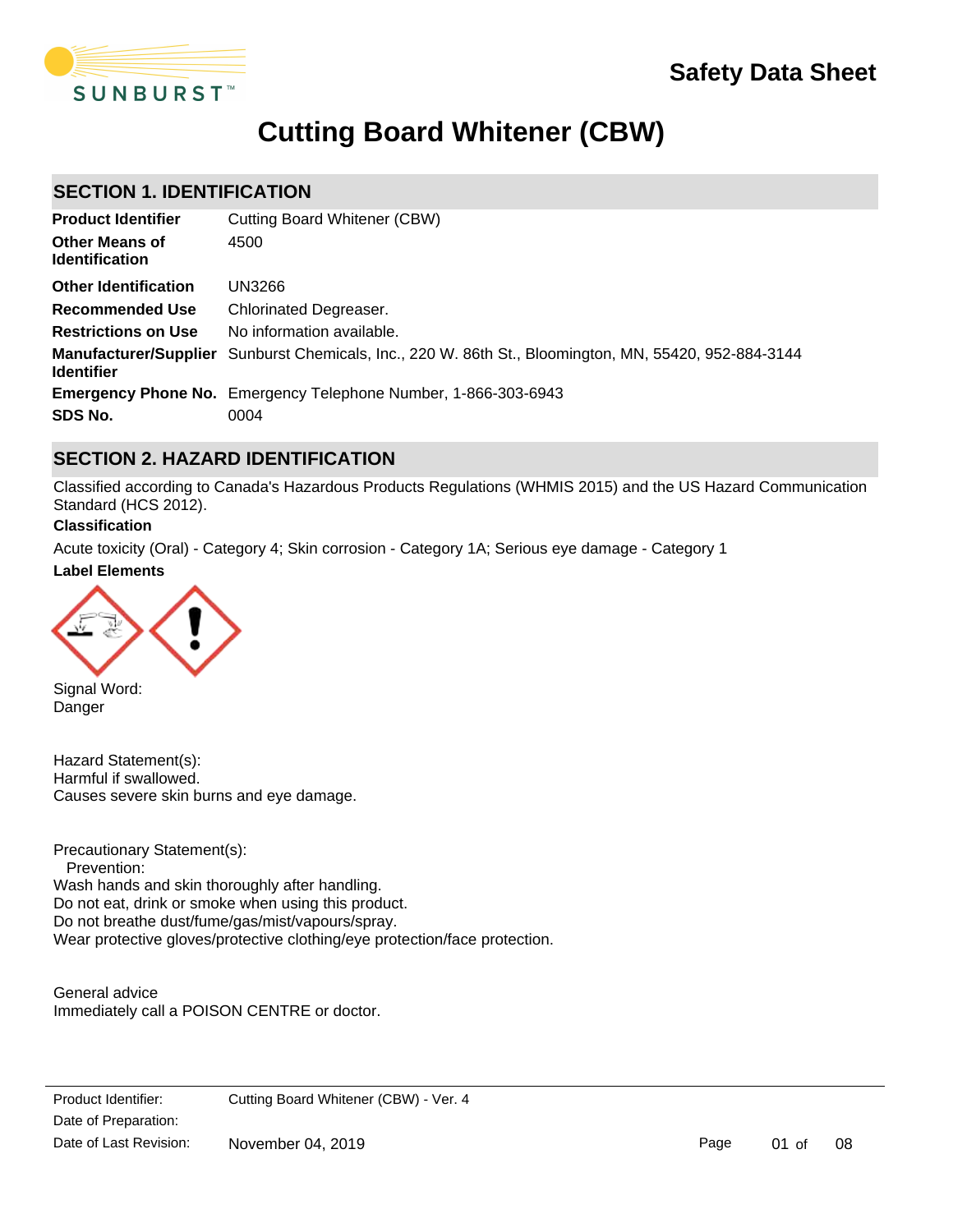#### Eyes

IF IN EYES: Rinse cautiously with water for several minutes. Remove contact lenses, if present and easy to do. Continue rinsing.

Immediately call a POISON CENTRE or doctor.

### Skin

IF ON SKIN: Wash with plenty of water. Take off contaminated clothing and wash it before reuse.

Inhalation IF INHALED: Remove person to fresh air and keep comfortable for breathing.

Ingestion

IF SWALLOWED: Immediately call a POISON CENTRE or doctor. IF SWALLOWED: Rinse mouth. Do NOT induce vomiting.

Storage:

Store locked up.

Store in a well-ventilated place. Keep container tightly closed.

#### Disposal:

Dispose of contents and container in accordance with local, regional, national and international regulations.

**Other Hazards**

#### Not applicable.

# **SECTION 3. COMPOSITION/INFORMATION ON INGREDIENTS**

| <b>Chemical Name</b>                    | <b>CAS No.</b> | %           | Other Identifiers   Other Names |  |
|-----------------------------------------|----------------|-------------|---------------------------------|--|
| water                                   | 7732-18-5      | $30 - 60$   |                                 |  |
| Amines, coco alkyldimethyl,<br>N-oxides | 61788-90-7     | $10 - 15$   |                                 |  |
| Sodium hypochlorite                     | 7681-52-9      | $1 - 7$     |                                 |  |
| Sodium hydroxide                        | 1310-73-2      | $1 - 5$     |                                 |  |
| Lauric acid                             | 143-07-7       | $1 - 3$     |                                 |  |
| Yellow 28                               | 8005-72-9      | $0 - 0.001$ |                                 |  |

# **SECTION 4. FIRST-AID MEASURES**

#### **First-aid Measures**

#### **Inhalation**

Remove source of exposure or move to fresh air. Get medical advice or attention if you feel unwell or are concerned.

#### **Skin Contact**

Wash gently and thoroughly with lukewarm, gently flowing water and mild soap for 5 minutes. Thoroughly clean clothing, shoes and leather goods before reuse or dispose of safely. Seek immediate medical attention/advice. **Eye Contact**

Immediately rinse the contaminated eye(s) with lukewarm, gently flowing water for 15-20 minutes, while holding the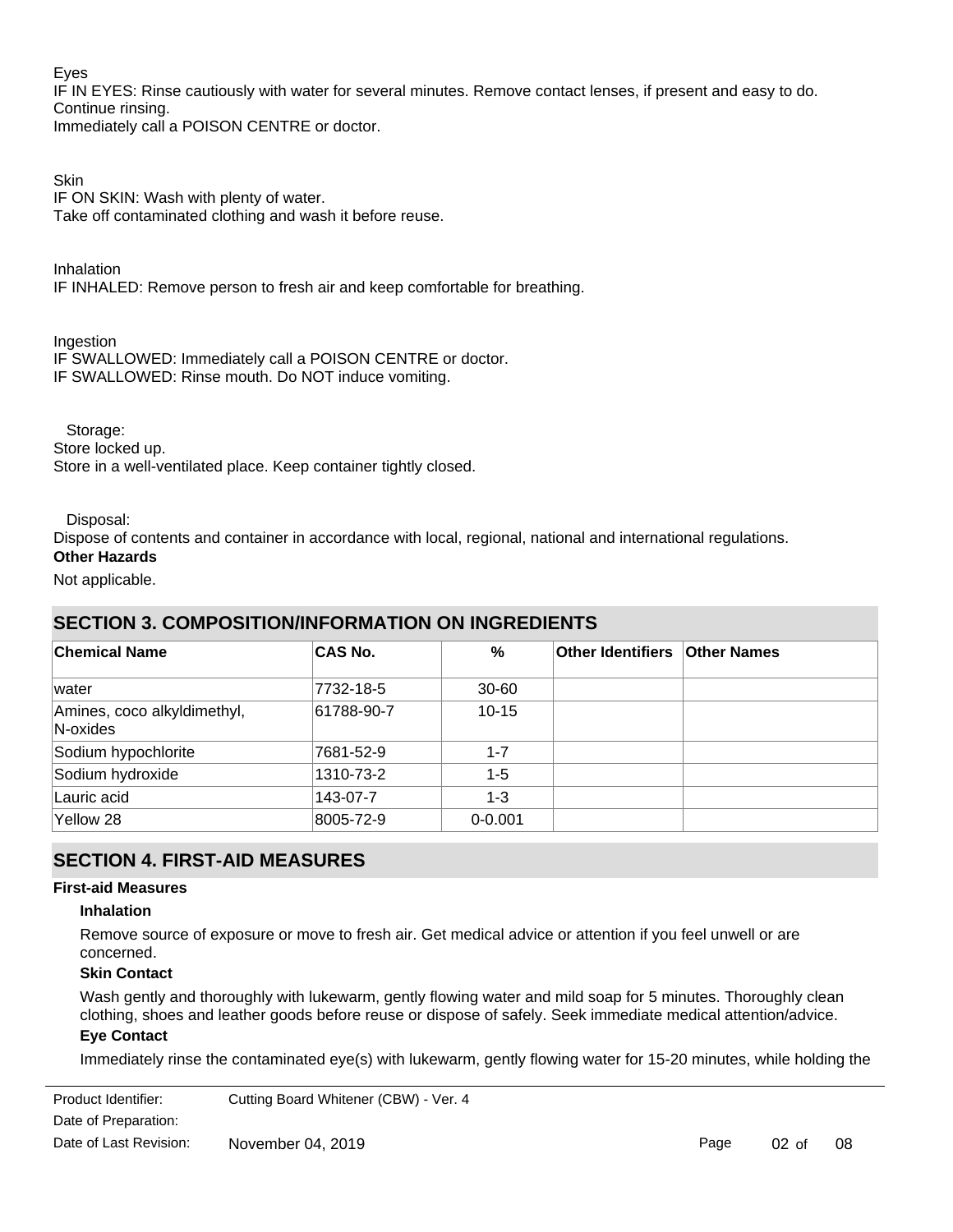eyelid(s) open. Seek immediate medical attention/advice.

# **Ingestion**

Do NOT induce vomiting. Drink plenty of water. Never give anything by mouth to an unconscious person. If symptoms persist, call a physician.

# **First-aid Comments**

Get medical advice or attention if you feel unwell or are concerned.

# **Most Important Symptoms and Effects, Acute and Delayed**

None known.

### **Immediate Medical Attention and Special Treatment**

# **Special Instructions**

Treat symptomatically.

# **SECTION 5. FIRE-FIGHTING MEASURES**

### **Extinguishing Media**

### **Suitable Extinguishing Media**

Water. Carbon dioxide (CO 2 ). Dry chemical.

# **Unsuitable Extinguishing Media**

None known.

### **Specific Hazards Arising from the Product**

Not sensitive to static discharge. Not sensitive to mechanical Impact.

# **Special Protective Equipment and Precautions for Fire-fighters**

As in any fire, wear self-contained breathing apparatus pressure-demand, MSHA/NIOSH (approved or equivalent) and full protective gear.

As in any fire, wear self-contained breathing apparatus pressure-demand, MSHA/NIOSH (approved or equivalent) and full protective gear.

# **SECTION 6. ACCIDENTAL RELEASE MEASURES**

### **Personal Precautions, Protective Equipment, and Emergency Procedures**

Avoid contact with skin, eyes and clothing. Do not breathe vapours or spray mist. Ensure adequate ventilation. Use personal protective equipment.

### **Environmental Precautions**

Avoid release to the environment. Collect spillage. See Section 12 for additional Ecological Information. Dispose of contents/container to an approved waste disposal plant.

### **Methods and Materials for Containment and Cleaning Up**

Contain and soak up spill with absorbent that does not react with spilled product. Collect and reuse if possible. Following product recovery, flush area with water.

# **SECTION 7. HANDLING AND STORAGE**

### **Precautions for Safe Handling**

Handle in accordance with good industrial hygiene and safety practice. Ensure adequate ventilation. Avoid contact with skin, eyes and clothing. Do not breathe vapours or spray mist. Do not eat, drink or smoke when using this product, or its use solutions.

### **Conditions for Safe Storage**

Keep container tightly closed. Keep container closed when not in use. Keep out of the reach of children.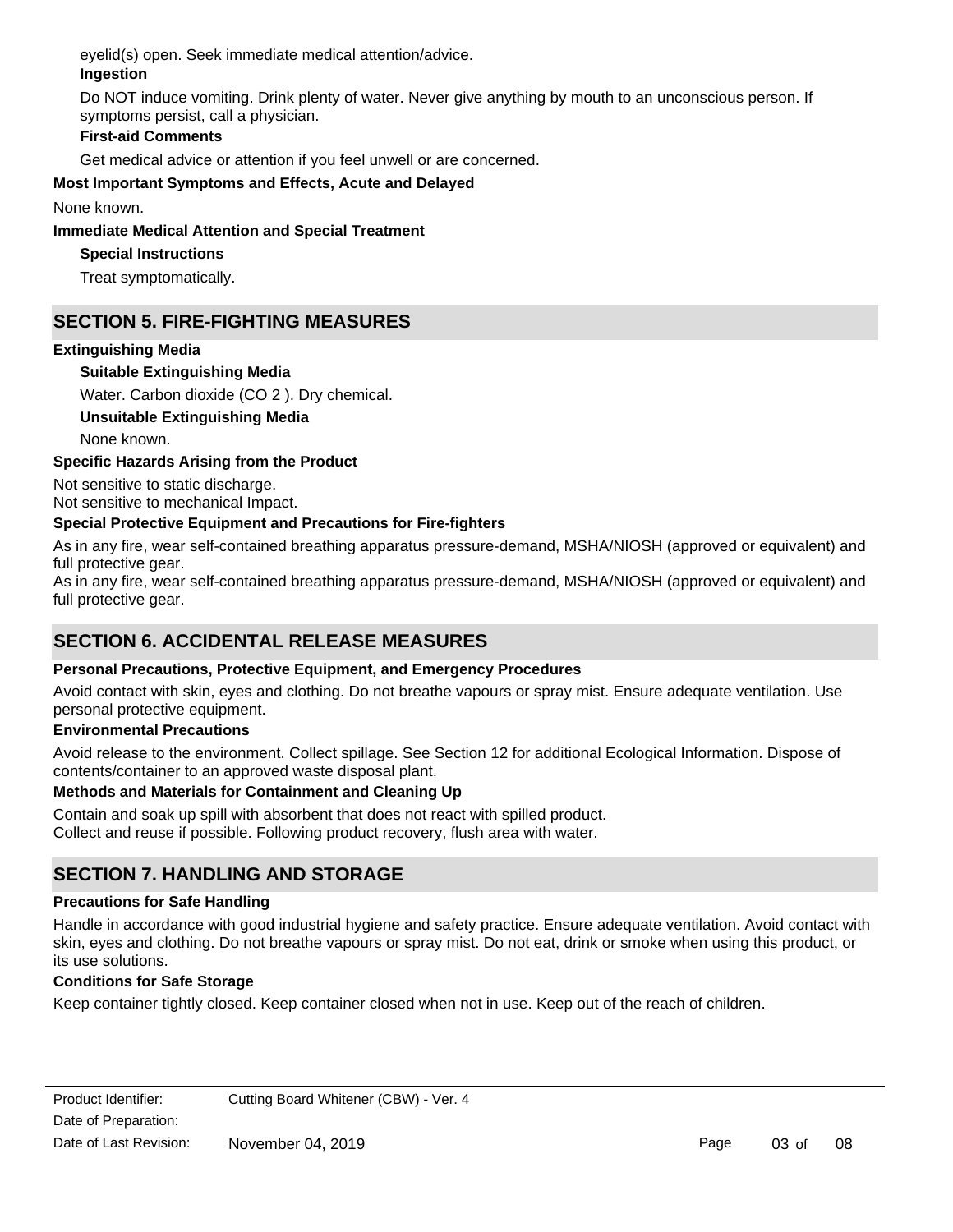# **SECTION 8. EXPOSURE CONTROLS/PERSONAL PROTECTION**

#### **Control Parameters**

|                      | <b>ACGIH TLV®</b>  |             | <b>OSHA PEL</b>    |                    | <b>AIHA WEEL</b> |            |
|----------------------|--------------------|-------------|--------------------|--------------------|------------------|------------|
| <b>Chemical Name</b> | TWA                | <b>STEL</b> | <b>TWA</b>         | <b>Ceiling</b>     | 8-hr TWA         | <b>TWA</b> |
| Sodium hypochlorite  | $ 0.5$ ppm         |             | $ 0.5$ ppm         |                    |                  |            |
| Sodium hydroxide     | $2 \text{ mg/m}$ 3 |             | $2 \text{ mg/m}$ 3 | $2 \text{ mg/m}$ 3 |                  |            |

#### **Appropriate Engineering Controls**

Provide eyewash and safety shower if contact or splash hazard exists. Use local exhaust ventilation, if general ventilation is not adequate to control amount in the air.

#### **Individual Protection Measures**

#### **Eye/Face Protection**

Wear chemical safety goggles and face shield when contact is possible.

#### **Skin Protection**

Rubber or vinyl gloves recommended when handling solid chemicals or their use solutions.

#### **Respiratory Protection**

If exposure limits are exceeded or irritation is experienced, NIOSH/MSHA approved respiratory protection should be worn.

# **SECTION 9. PHYSICAL AND CHEMICAL PROPERTIES**

# **Basic Physical and Chemical Properties**

| Appearance                                                   | Yellow.                                              |
|--------------------------------------------------------------|------------------------------------------------------|
| Odour                                                        | Sweet                                                |
| <b>Odour Threshold</b>                                       | Not available                                        |
| pH                                                           | 12.50 - 13.75                                        |
| <b>Melting Point/Freezing Point</b>                          | Not available (melting); Not applicable (freezing)   |
| <b>Initial Boiling Point/Range</b>                           | 100 °C (212 °F)                                      |
| <b>Flash Point</b>                                           | Not available                                        |
| <b>Evaporation Rate</b>                                      | Not applicable                                       |
| Flammability (solid, gas)                                    | Not applicable                                       |
| <b>Upper/Lower Flammability or</b><br><b>Explosive Limit</b> | Not applicable (upper); Not applicable (lower)       |
| <b>Vapour Pressure</b>                                       | Not applicable                                       |
| Vapour Density (air = 1)                                     | Not applicable                                       |
| Relative Density (water = $1$ )                              | 1.26                                                 |
| <b>Solubility</b>                                            | Soluble in water; Not available (in other liquids)   |
| <b>Partition Coefficient,</b><br>n-Octanol/Water (Log Kow)   | Not applicable                                       |
| <b>Auto-ignition Temperature</b>                             | Not applicable                                       |
| <b>Decomposition Temperature</b>                             | Not available                                        |
| <b>Viscosity</b>                                             | Not applicable (kinematic); Not applicable (dynamic) |
| <b>Other Information</b>                                     |                                                      |
| <b>Physical State</b>                                        | Liquid                                               |
| <b>Use Dilution</b>                                          | Not available                                        |
| <b>VOC Content</b>                                           | VOC Content $(\%) =$<br>0%                           |
| <b>Other Physical Property 3</b>                             | Contains an oxidizing agent                          |
|                                                              |                                                      |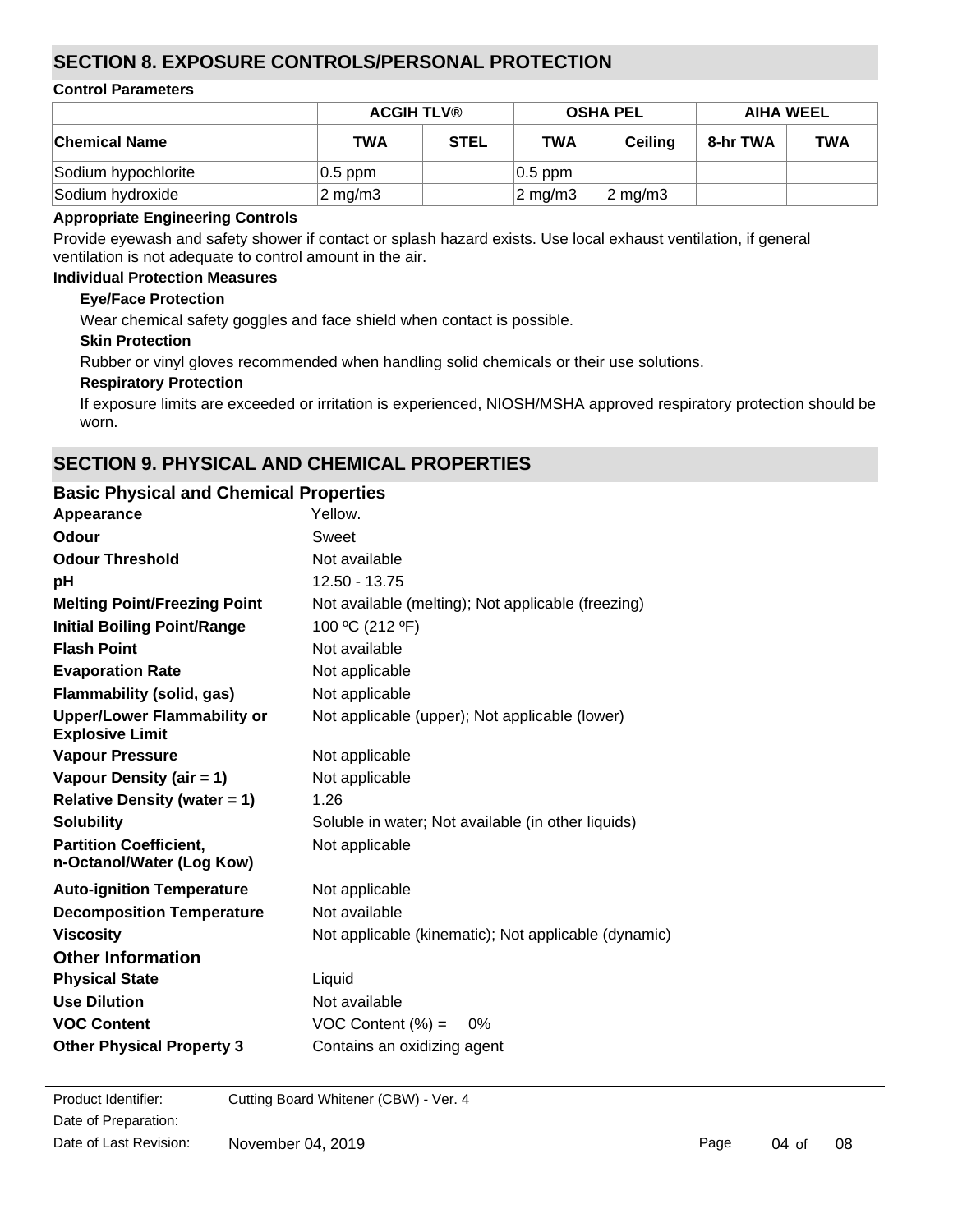# **SECTION 10. STABILITY AND REACTIVITY**

**Chemical Stability** Normally stable. **Conditions to Avoid** None known. **Incompatible Materials** Strong Acids. **Hazardous Decomposition Products** Chlorine gas. **Possibility of Hazardous Reactions** None expected under normal conditions of storage and use. **Reactivity** Oxidizer.

# **SECTION 11. TOXICOLOGICAL INFORMATION**

#### **Likely Routes of Exposure**

Eye contact; skin contact.

#### **Acute Toxicity**

LC50: No information was located.

LD50 (oral): No information was located.

LD50 (dermal): No information was located.

#### **Skin Corrosion/Irritation**

Skin contact with corrosive substances can cause skin burns.

#### **Serious Eye Damage/Irritation**

Eye contact with corrosive substances can cause eye burns.

### **STOT (Specific Target Organ Toxicity) - Single Exposure**

#### **Inhalation**

May cause irritation of respiratory tract.

#### **Ingestion**

Harmful if swallowed. Ingestion may cause gastrointestinal irritation, nausea, vomiting and diarrhea.

#### **Aspiration Hazard**

No information was located.

#### **STOT (Specific Target Organ Toxicity) - Repeated Exposure**

No information available.

#### **Respiratory and/or Skin Sensitization**

No information available.

#### **Carcinogenicity**

| <b>Chemical Name</b> | <b>IARC</b> | <b>ACGIH®</b> | <b>NTP</b> | <b>OSHA</b> |
|----------------------|-------------|---------------|------------|-------------|
| Sodium hypochlorite  | Group 3     |               |            |             |

Group 3 – Not classifiable as to its carcinogenicity to humans.

#### **Reproductive Toxicity**

#### **Development of Offspring**

No information was located.

#### **Sexual Function and Fertility**

No information was located. Date of Preparation: Product Identifier: Cutting Board Whitener (CBW) - Ver. 4 Date of Last Revision: November 04, 2019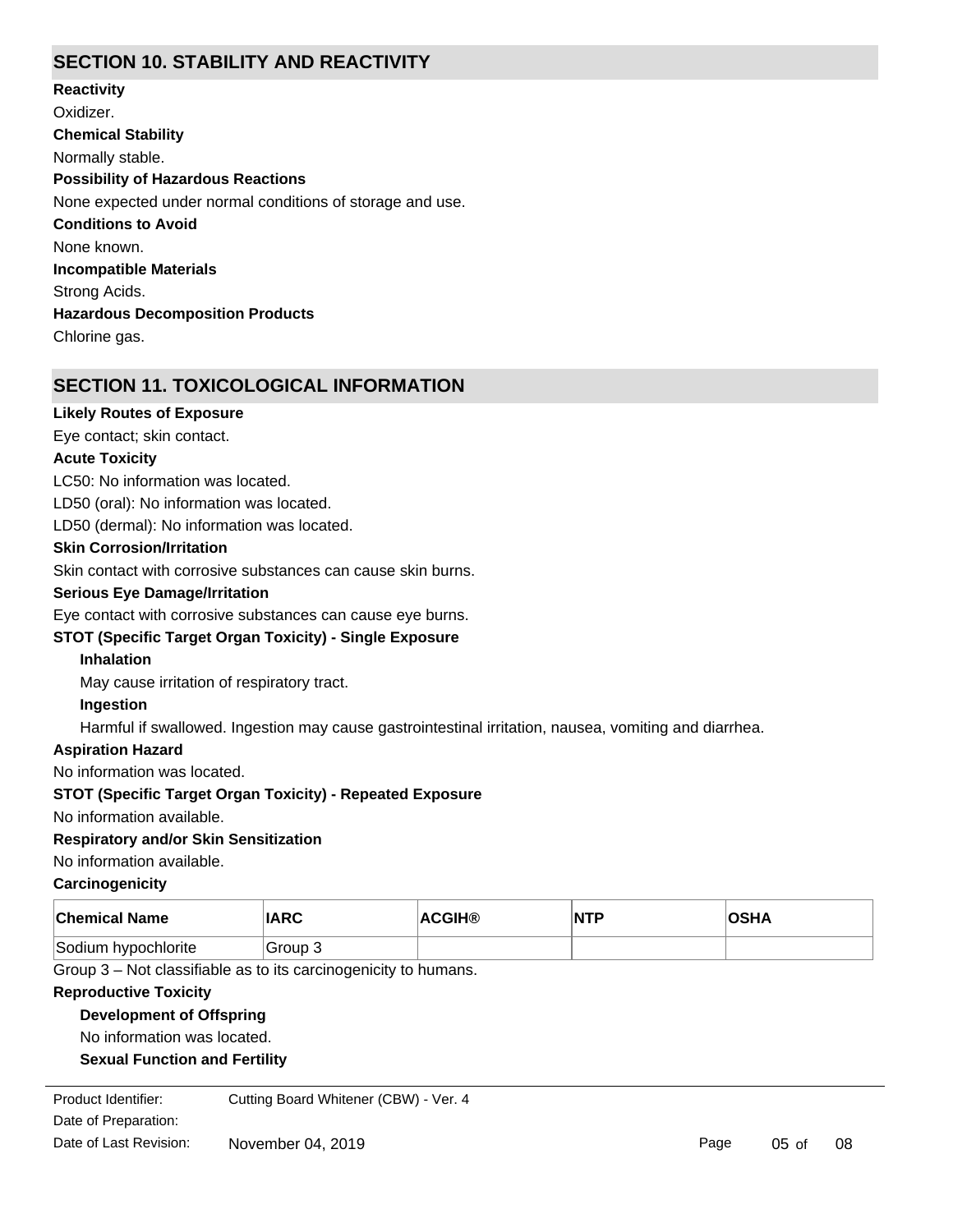No information was located. **Germ Cell Mutagenicity** Not mutagenic. **Effects on or via Lactation** No information was located.

**Interactive Effects**

No information was located.

# **SECTION 12. ECOLOGICAL INFORMATION**

#### **Ecotoxicity**

Harmful, with long lasting effects to aquatic life, based on acute toxicity tests.

#### **Acute Aquatic Toxicity**

| <b>Chemical Name</b>                    | LC50 Fish                                                                           | <b>EC50 Crustacea</b>                                | <b>ErC50 Aquatic</b><br><b>Plants</b> | ErC50 Algae                                                            |
|-----------------------------------------|-------------------------------------------------------------------------------------|------------------------------------------------------|---------------------------------------|------------------------------------------------------------------------|
| Sodium hypochlorite                     | $0.28 - 1$ mg/L<br>(Lepomis<br>macrochirus<br>(bluegill); 96-hour;<br>flow-through) | 2.1 mg/L (Daphnia<br>magna (water flea);<br>96-hour) | Not available                         | $0.095$ mg/L<br>$(24$ -hour)                                           |
| Amines, coco<br>alkyldimethyl, N-oxides | 10-100 mg/L (Zebra<br>Fish; 96-hour)                                                | 4.4 mg/L (Daphnia<br>magna (water flea);<br>48-hour) | Not available                         | .11 $mg/L$<br>(Pseudokirchneriella<br>subcapitata (algae);<br>96-hour) |
| Sodium hydroxide                        | 45.4 mg/L (Lepomis   Not available<br>macrochirus<br>(bluegill); static)            |                                                      | Not available                         | Not available                                                          |

#### **Persistence and Degradability**

No information available.

#### **Bioaccumulative Potential**

No information available.

#### **Mobility in Soil**

Studies are not available.

#### **Other Adverse Effects**

There is no information available.

# **SECTION 13. DISPOSAL CONSIDERATIONS**

**SECTION 14. TRANSPORT INFORMATION**

#### **Disposal Methods**

Dispose of contents and container in accordance with local, regional, national and international regulations.

| <b>SECTION 14. IRANSFURT INFORMATION</b> |        |                                                                     |                                      |                  |  |  |
|------------------------------------------|--------|---------------------------------------------------------------------|--------------------------------------|------------------|--|--|
| <b>Regulation</b>                        | UN No. | <b>Proper Shipping Name</b>                                         | <b>Transport Hazard</b><br>Class(es) | Packing<br>Group |  |  |
| <b>IUS DOT</b>                           | un3266 | Corrosive liquid, basic, inorganic, n.o.s.<br>(Sodium<br>hydroxide) | 8                                    | Ш                |  |  |
| IMDG/IMO                                 | un3266 | Corrosive liquid, basic, inorganic, n.o.s. (Sodium<br>hydroxide)    | 8                                    | Ш                |  |  |
| Environmental                            |        | Not applicable                                                      |                                      |                  |  |  |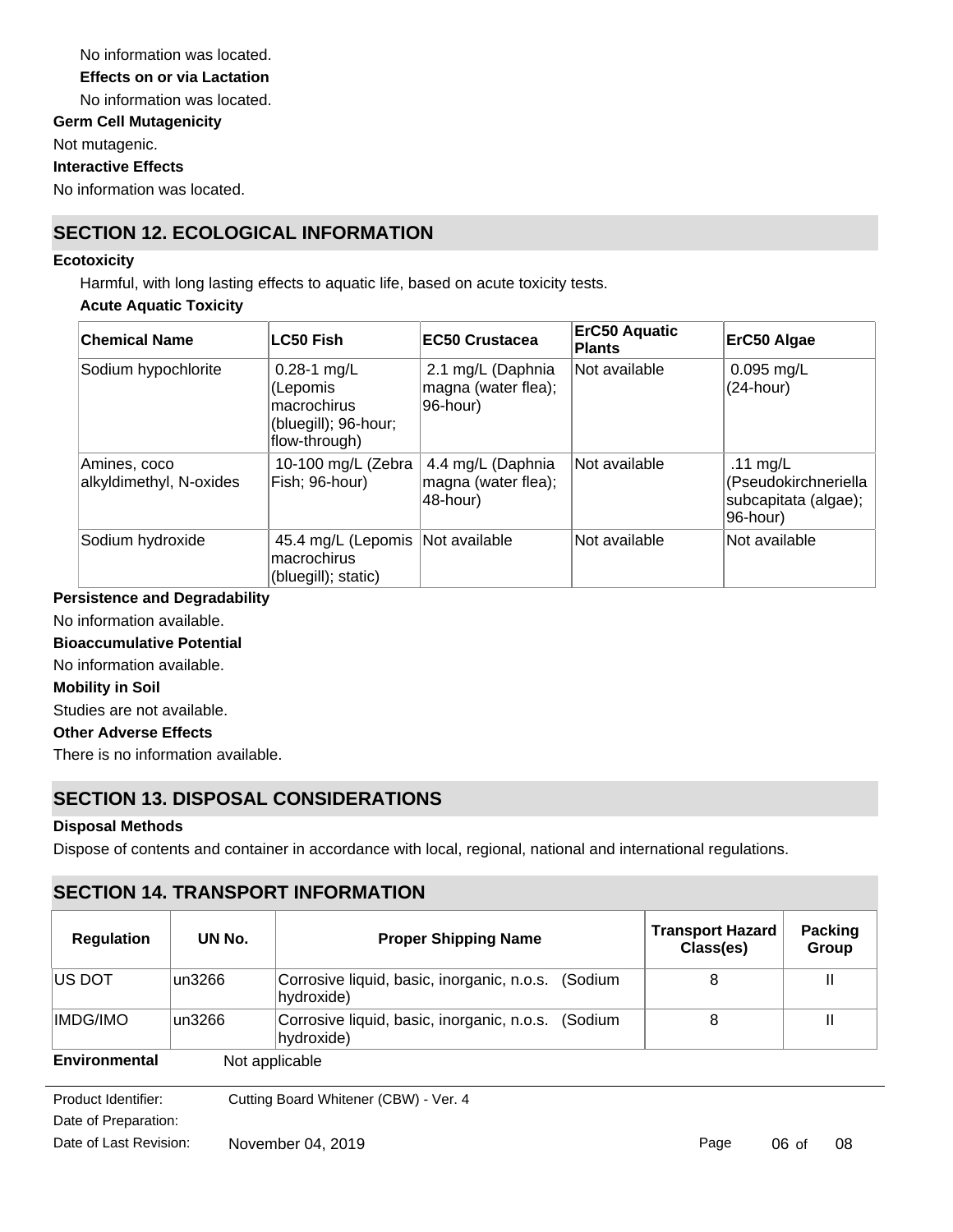#### **Hazards**

**Special Precautions** Not applicable **Emergency Response** 154 **Guide No. Transport in Bulk According to Annex II of MARPOL 73/78 and the IBC Code** Not applicable

# **SECTION 15. REGULATORY INFORMATION**

#### **Safety, Health and Environmental Regulations**

#### **Canada**

#### **Domestic Substances List (DSL) / Non-Domestic Substances List (NDSL)**

All ingredients are listed on the DSL/NDSL.

#### **USA**

#### **Toxic Substances Control Act (TSCA) Section 8(b)**

All ingredients are listed on the TSCA Inventory.

#### **Additional USA Regulatory Lists**

SARA Title III - Section 313:

Section 313 of Title III of the Superfund Amendments and Reauthorization Act of 1986 (SARA). This product does not contain any chemicals which are subject to the reporting requirements of the Act and Title 40 of the Code of Federal Regulations, Part 372.

SARA Title III - Section 311/312:

| Acute Health Hazard               | Yes |    |
|-----------------------------------|-----|----|
| Chronic Health Hazard             | N٥  |    |
| Fire Hazard                       | No  |    |
| Sudden Release of Pressure Hazard |     | N٥ |
| Reactive Hazard                   |     | N٥ |

California Proposition 65 This product contains no Proposition 65 chemicals.

U.S. EPA Label Information

EPA Registration Number : Not applicable.

#### **Clean Water Act**

This product contains the following substances which are regulated pollutants pursuant to the Clean Water Act (40 CFR 122.21 and 40 CFR 122.42):

CWA - Hazardous Substances :. (Sodium hypochlorite)

CWA - Hazardous Substances :. (Sodium hydroxide)

#### **CERCLA**

This material, as supplied, contains one or more substances regulated as a hazardous substance under the Comprehensive Environmental Response Compensation and Liability Act (CERCLA) (40 CFR 302): Hazardous Substances RQs: Sodium Hypochlorite 100 lb final RQ/ RQ 45.4 kg final RQ

Sodium Hydroxide 1000 lb final RQ/ RQ 454 kg final RQ

### **U.S. State Right-to-Know Regulations**

New Jersey Right To Know:. (Sodium hypochlorite) Massachusetts Right To Know:. (Sodium hypochlorite) Pennsylvania Right To Know:. (Sodium hypochlorite)

Massachusetts Right To Know:. (Sodium hydroxide) New Jersey Right To Know:. (Sodium hydroxide)

Pennsylvania Right To Know:. (Sodium hydroxide) Product Identifier: Cutting Board Whitener (CBW) - Ver. 4 Date of Preparation: Date of Last Revision: November 04, 2019